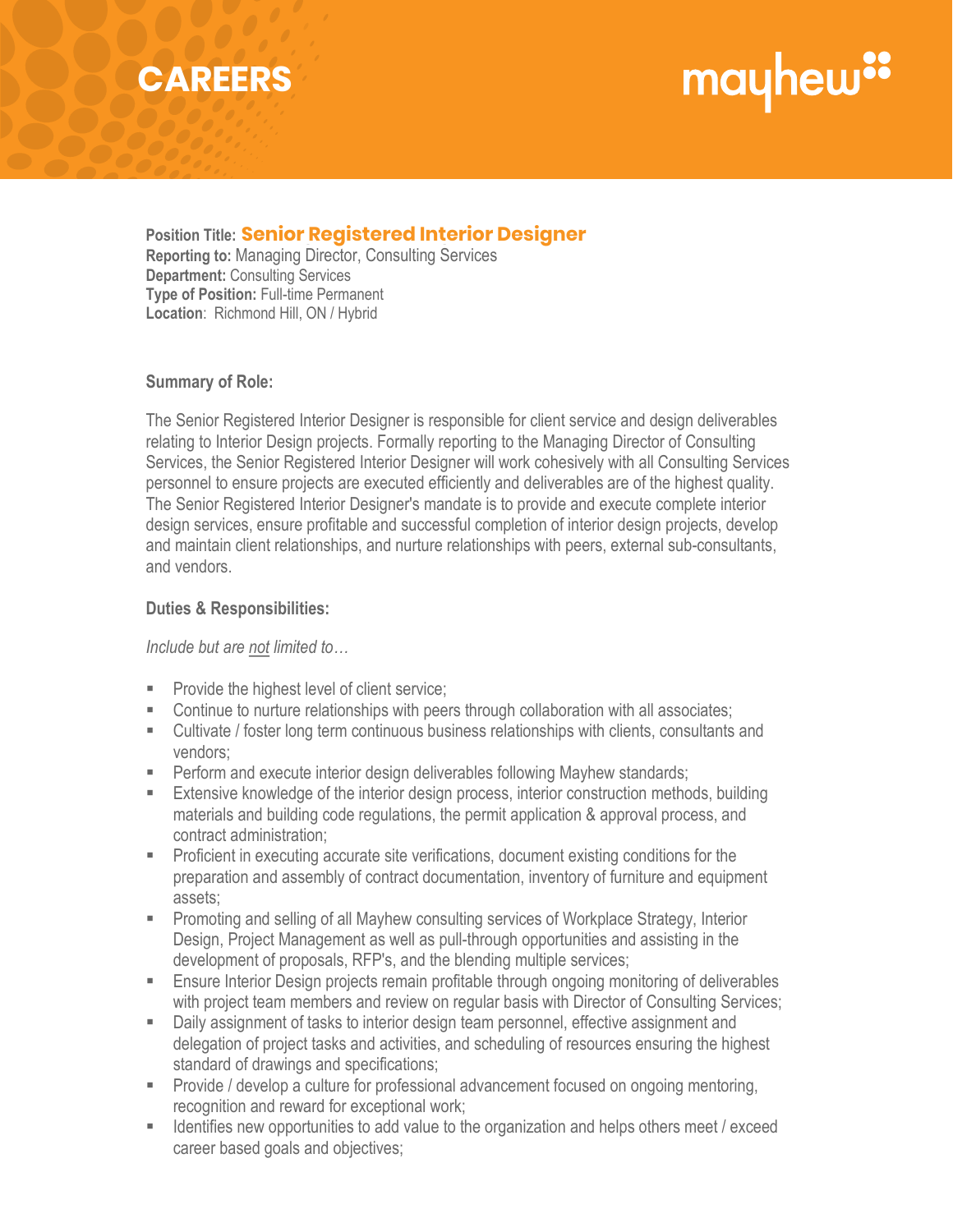# **CAREERS**

- mayhew"
- Provide positive and constructive mentoring of consulting services personnel as it relates to business deliverables;
- Weekly project progress review meetings with Director of Consulting Services to review project profitability, resources, workload assignments and project timelines;
- Review bi-weekly and/or monthly billing reviews ensuring project profitability and accuracy of client invoices for projects under your lead;
- Successfully perform and execute complete Interior Design services from exploration, information gathering, schematic design, design development, contract documentation, specifications for tendering, permits, contract and bidding documents, tender packages, RFI responses and bid analysis review;
- **Preparation of site instructions, related drawings, changes and the management of all** administrative processes related to construction contracts;
- Ability to coordinate with sub-trades and contractors, visit the site with a strong knowledge of construction, and attend site meetings;
- **EXECO** Coordination with project sub-consultants in the preparation of their deliverables;
- Uses every communication channel available to identify client needs / expectations and to relay them to other project consultants - both internal and external;
- **Maintain an awareness of project budgets and timelines for projects;**
- Maintain a safe working environment by following and enforcing company health and safety standards;
- Identifies personal and professional developmental needs on an annual basis;
- **Demonstrate knowledge of the entire organization, its products and services;**
- Adapts to changes in the work environment; modifies approach or method to best fit the situation; manages frequent change, delays, or unexpected events in a positive and professional manner;
- Complete all assigned project deliverables for each design contract within hours allocated to complete each task and prior to project deadline;
- Prioritize and work on multiple project assignments;
- Demonstrate a high standard of professional ethics and fairness.

### **Qualifications:**

- Member in good standing with the Association of Registered Interior Designers of Ontario (ARIDO);
- Successful completion of the National Council for Interior Design Qualification (NCIDQ);
- **Minimum of 10+ years North American experience in Commercial and/or Workplace Interior Design;**
- Graduate of a CIDA accredited College or University diploma or degree program in the field of Interior Design;
- Proficient in current software versions of Revit, AutoCAD, SketchUp, and Microsoft Office Suite;
- Working knowledge of building materials, methods and tools involved in the construction of interior fit-outs and renovations;
- Knowledge of construction methods, contracts, activities, schedules and milestones, and administrative processes
- Successfully perform and execute complete interior design services from exploration, information gathering, schematic design, design development, working drawings, specifications